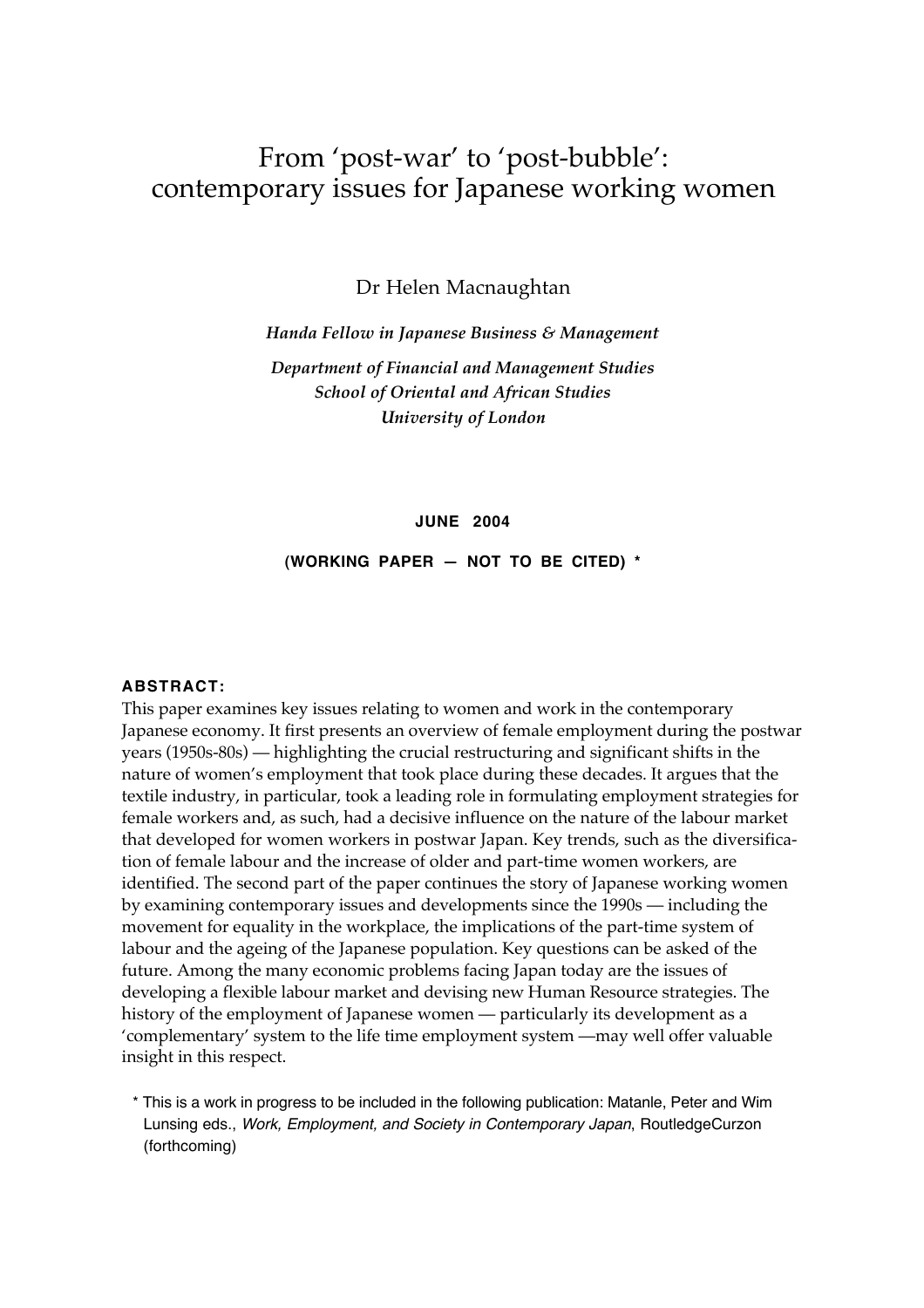*From 'post-war' to 'post-bubble': contemporary issues for Japanese working women?*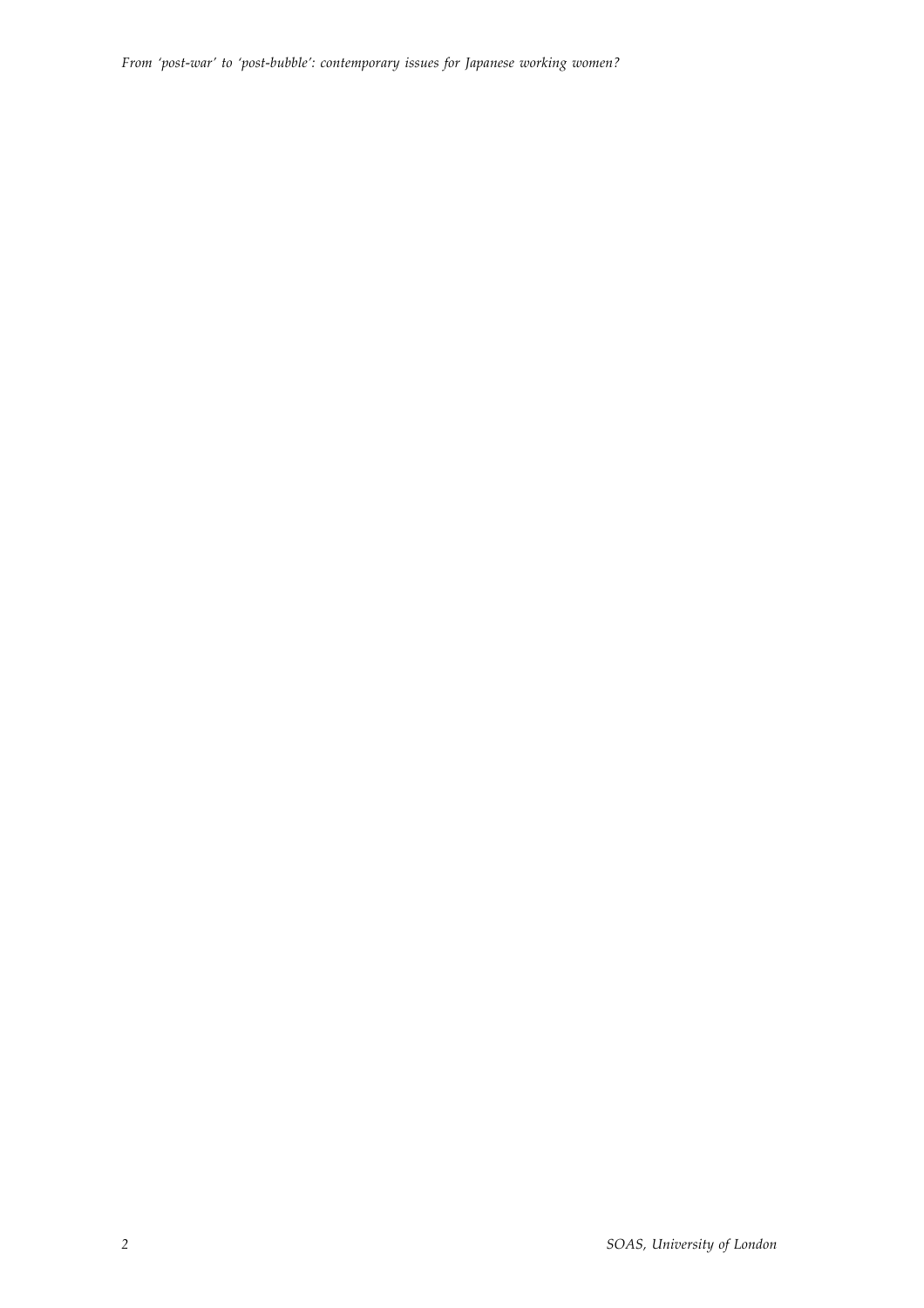### **1. Female employment & the post-war growth years**

The role of women in the Japanese labour market and more broadly in society has seen significant changes since 1945. Indeed, a crucial restructuring in the nature of women's employment took place during these decades. The emancipation of women during the Occupation years (1945-52), the growth of the economy in the four decades following World War II, and changing social attitudes to women's roles have all contributed to this transition.

The number of women in the labour force increased from 18.3 million in 1960 to 27.6 million in 2001.<sup>1</sup> Moreover, there was a four-fold increase in the number of women working as paid-employees from 5.31 million 1955 to 21.64 million in 2000.<sup>2</sup> Women were no longer predominantly family workers and agricultural workers but were now working as company employees in the manufacturing and service sectors of the economy. A notable phenomenon of the Japanese female labour market during the post-war years has been the so-called "M-Curve" of their labour force participation (see figure 1).<sup>3</sup> The labour force participation rate for women takes the shape of the letter "M" as many women drop out of the labour market for childbearing and childrearing during their late 20s and through their 30s. This M-curve is a relatively recent phenomenon, developing in the 1950s and 1960s, but has seen some transition since then. The very youngest workers (aged 15- 20) have declined in proportion as young women have chosen to stay in education longer and delay their entry into the workforce, leading to a steeper first peak in the M-curve. The 'middle-aged' group (those in their 40s and 50s) have increased in the last few decades as more women (re)enter the job market particularly after their children enter schooling, leading to a rising second peak in the M-curve. Moreover, Japanese women have been choosing to delay marriage and childbirth, have less children and drop out of the labour market in fewer numbers after having children, leading to a distinct shift upward and rightward in the M-curve.

It is therefore somewhat of a myth that the economic high growth years in postwar Japan made it possible for women to choose to be full-time housewives and thus led to a decline in overall female labour participation. In actual fact, it was young workers (remaining in education) who produced some overall decline in participation figures during these year, while older married women actually increased their participation in the labour force and did not overwhelmingly become full-time housewives. Because of this changing age structure in the female labour force, the number of married and previouslymarried women in the labour market comprised two-thirds of the female labour force in 2001, compared to less than half forty years earlier (see figure 2). This contributes not only to a simple aging of the female labour force but also changes the socio-economic status and make-up of that labour force.

Indeed, this shift in the age, marital and socio-economic status of the female labour force has had an impact on the way in which women are employed in the economy. An increase in part-time and temporary employment relative to full-time employment has taken place (see figure 3). The number of part-time workers in Japan has increased from 4.5 million in 1985 to 11.7 million in 1999, while the number of dispatched workers has

<sup>1</sup> Ministry of Health, Labour and Welfare, *Josei Rodo Hakusho*, 2002

<sup>2</sup> Japan Institute of Labour (2003a) p.12

<sup>3</sup> The labour force participation rate (ratio) is calculated as the ratio of the labour force to the general population aged 15 and over.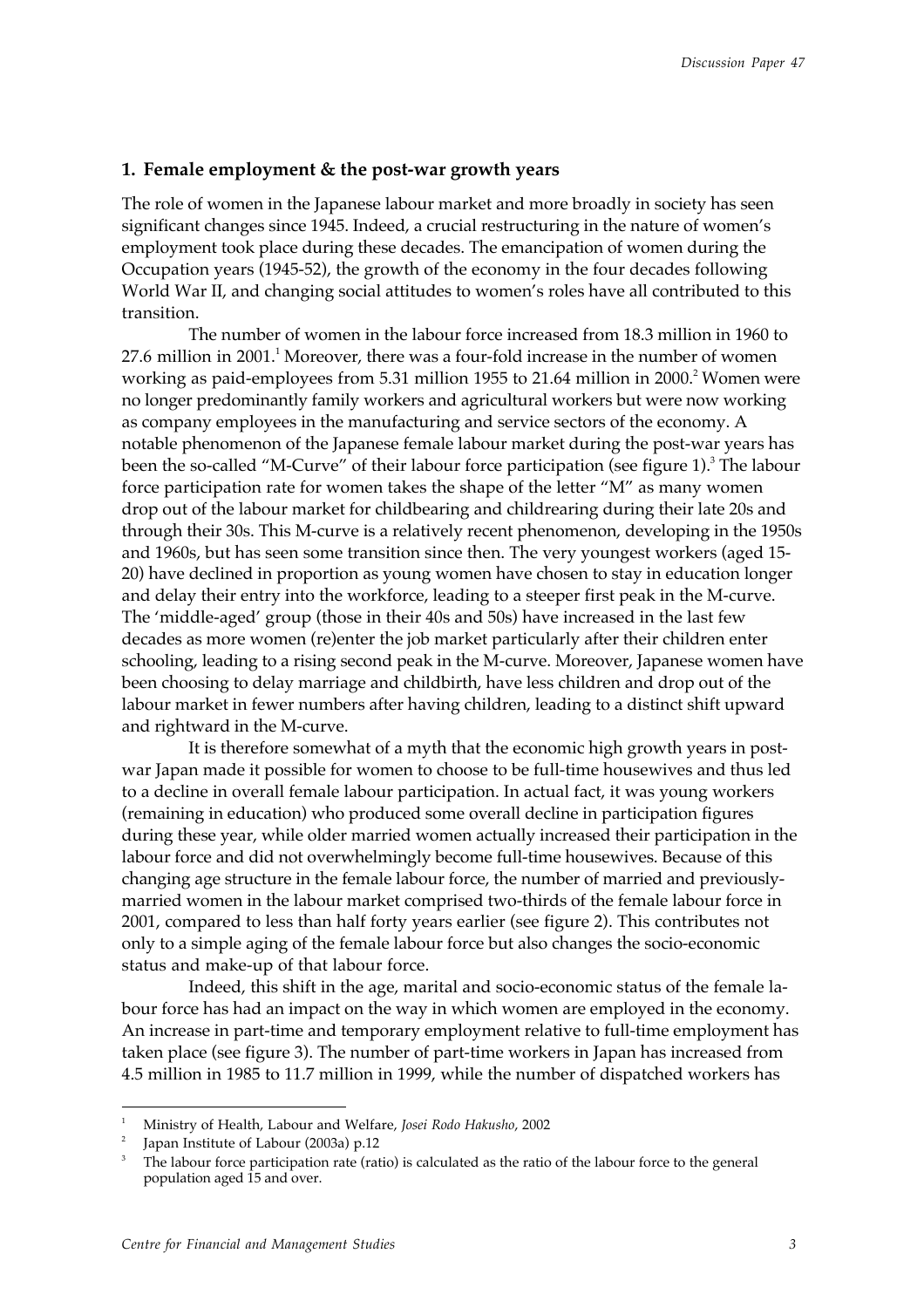risen to 1.1 million during that time.<sup>4</sup> Part-time workers are predominantly used in the manufacturing and service sectors of the economy, with shops the most prevalent form of workplace followed by factories. The majority of part-time and dispatched workers are women and, in the case of part-time workers, are increasingly older women or 'housewives'. The proportion of all female employees who are non-regular by classification has increased greatly from under 10% in 1965 to over 45% of the female labour force in 2001 (see figure 4). This reflects not only the key trend of 'middle-aged housewives' entering the labour market but also the way in which the 'non-regular' track for female labour has become entrenched as an employment system for Japanese women.

Overall, there have been several key trends for female employment in the postwar growth years. The role of women workers in Japanese society has dramatically increased throughout these decades. Their numbers have increased, as has their diversity (particularly the role of 'older' women) and their employment within a wider classification as workers (specifically 'non-regular' labour). Thus, there has been a substantial diversification in female employment. However, traditionally they have been left out of the mainstream Japanese (life-time) employment system. They have been seen as peripheral workers who are 'supplementary' to the main core of male workers. Distinctive 'gendered' spheres of employment were set up in Japanese companies providing separate channels of employment for 'long-term' male employees and 'short-term' female employees. Some practices became infamous —the creation of large number of uniformwearing "OL"s (office ladies) who were expected to retire upon marriage; the hiring of female university graduates to serve tea in the 1980s; and the (re)employment of older women on part-time and temporary contracts rather than as full-time employees. Even today, female dispatched temporary workers are often chosen by employers based on their age (youth) and appearance. $5$ 

My research on the textile industry from the 1950s to 1970s and its role as a key employer of women workers can be used as an example to reveal how these trends came in to force at the company and industry level.<sup>6</sup> The textile industry had long employed a core workforce of primarily young unmarried women. However, from the late 1950s/early 1960s employers began to find it increasingly difficult to meet their workforce needs from this key labour pool. They also faced increased competition from other growing industries like electronics manufacturing also seeking female labour. They began to supplement their core young female workforce with older females, employing them within a range of 'nonregular' contracts including temporary factory workers, daily workers and seasonal workers. In the late 1960s textile employers did actually try to utilise older women as a full-time core labour force in 'test' factories in an attempt to better utilise this plentiful labour pool as well as cut various costs of employing young labour. However, this strategy failed because employers found that their ability to rely on older women as a fulltime labour force suffered from a worker absenteeism problem. While the suitability and skill of older women in performing their jobs was noted, they were found to be absent from work too often in order to attend to domestic responsibilities. In many ways, this strategy failed because employers did not come up with a really positive approach for how to combine economic work and domestic responsibilities for women. It also failed

<sup>4</sup> Part-time workers are defined as persons working an average of 1-34 hours per week (i.e. less than 35 hours). Dispatched workers are workers supplied/dispatched by temporary employment agencies (includes ordinary and specialised temporary workers). Dispatched workers are a relatively new phenomenon, defined by the Manpower Dispatching Business Law of 1986.

<sup>5</sup> Weathers (2001) pp.209-210

<sup>6</sup> See Macnaughtan (2004)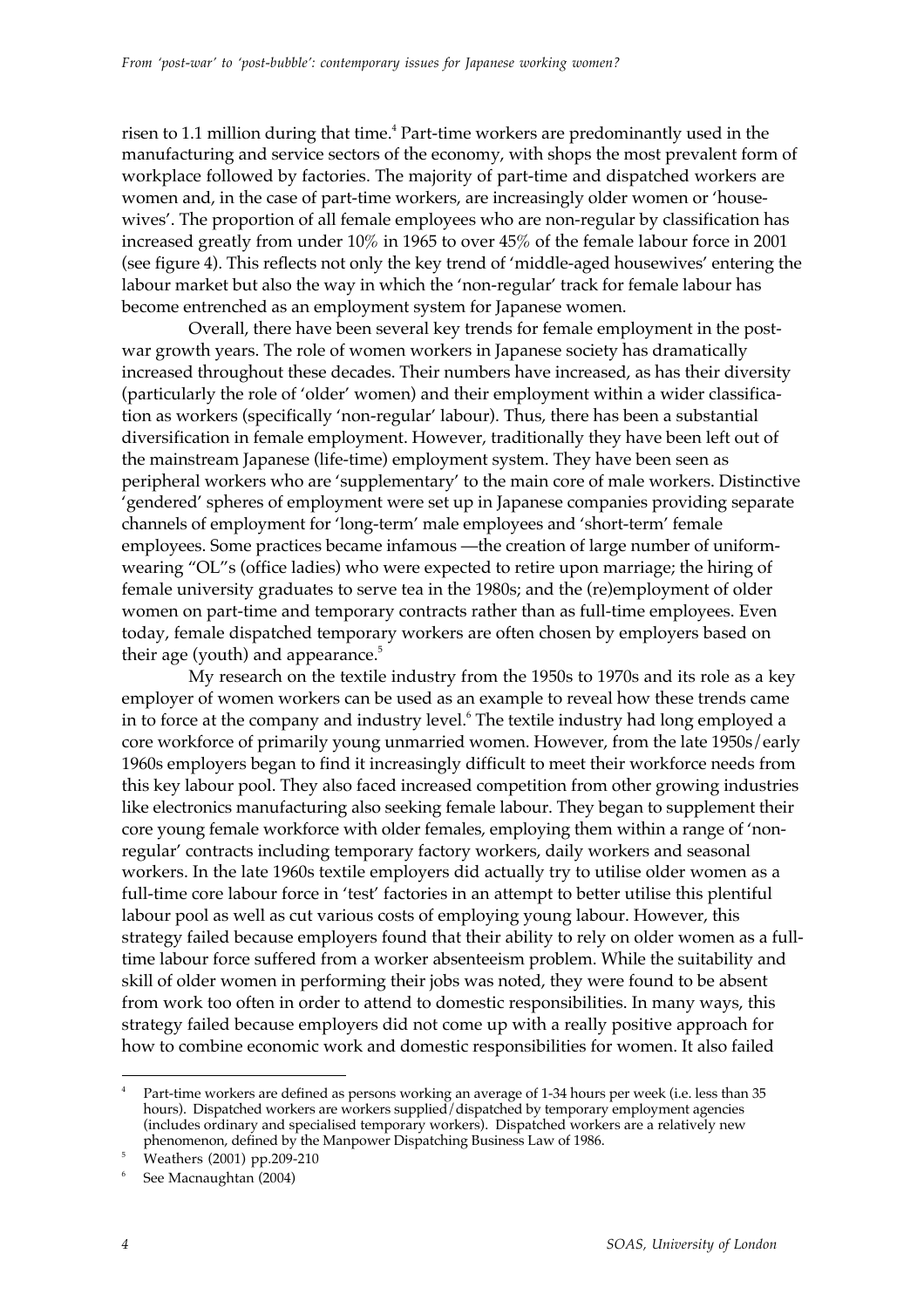because there was a lack of social encouragement for women to be full-time labour and be considered 'workers' rather than 'home-makers', despite an increased demand for their labour in Japan at this time. This suggests that there was something of a missed opportunity for Japanese women workers at this point in time. It is from this time that both a purposeful segregation of labour by gender and a distinct separation within the female labour market itself by age and marital status really takes hold. The textile industry was a large employer of women workers at this time and was very much a 'pattern-setter' — what it did and how it utilised female labour was looked at by other industries later employing female workers. Employer strategies and 'failures' such as this had a decisive influence on the nature of the labour market that developed for women workers and played a key role in the development of 'supplementary' and 'peripheral' systems of female employment, the problems with which are still being dealt with in Japan today.

#### **2. Women workers & the current 'post-bubble' environment**

The main issues for female employment in Japan over the last decade revolve around how to deal with a system that (not unlike the male-centred LES $^7$ ) became entrenched and 'institutionalised' within the high growth decades, but is no longer valid and requires a major overhaul in the post-bubble era. A prominent issue is the system of 'non-regular' labour and within that the predominant classification of 'part-time' worker. How does Japan approach employment in the 21st century faced with the 'demise' of the previously applauded LES and with increasingly one-third of its labour force employed outside the category of permanent or regular worker with all the implications that brings?

On one hand, the presence of increased non-regular labour can be viewed as a positive trend. There is a need for greater flexibility of workers in Japan, and non-regular or contract workers can aid a more mobile labour market. The effects of the increase in this type of worker, not least any impact it has on loosening the LES, will make it easier for all workers to move around within the market. Non-regular employment can challenge the institutions of the traditional Japanese employment system and provide greater autonomy and alternatives for individual workers. On the other hand, this issue brings the dilemma of how to reap the benefits of greater mobility without it being at the expense of 'flexible' workers being unprotected, exploited and discriminated against. $^8$  The emphasis in Japan continues to be one which uses part-time female workers as a corporate costcutting measure rather than as a means to improve the overall labour market or using women workers in a positive or constructive way. A survey in 2000 by the Ministry of Health, Labour and Welfare (MHLW) revealed that 88.6% of companies "do nothing" to appoint women to higher positions, 89.3% "have not established a plan to utilise women's labour" and 84.7% "do not educate middle managerial staff and male employees on the importance of utilising women's labour".<sup>9</sup>

Discrimination between non full-time and full-time workers is not yet subject to elimination under the revised Equal Employment Opportunity Law, and the idea of 'equal pay for equal work' within the job evaluation system is not yet stipulated within Japanese employment law. The average salary of 'part-time' workers — because of their status classification as 'non-regular' worker even if they are essentially doing a full-time role —

<sup>&</sup>lt;sup>7</sup> Life-time Employment System

<sup>8</sup> See Osawa (2001)

<sup>9</sup> http://wom-jp.org/e/JWOMEN/work.html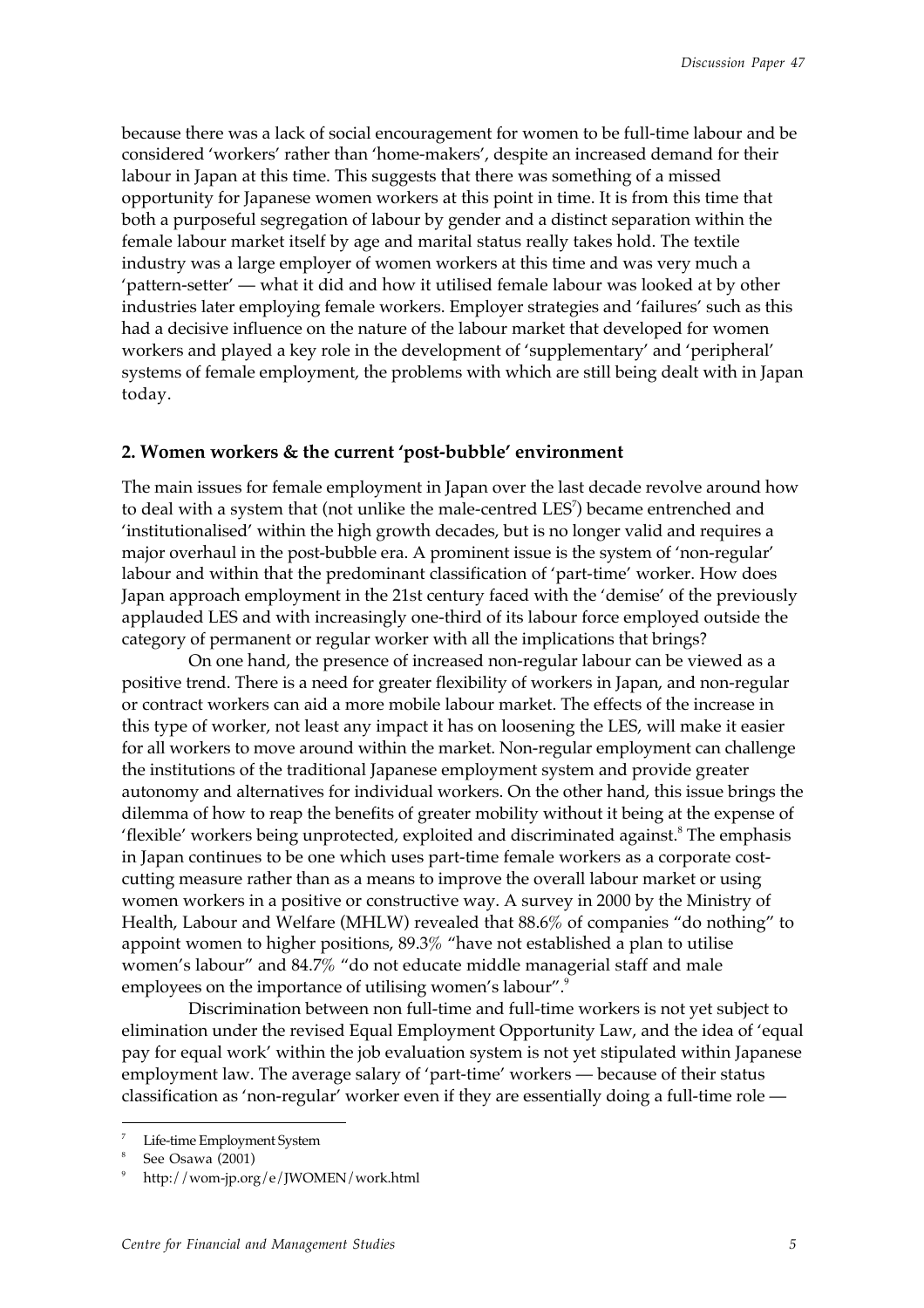was 66.9% of the average female full-time worker's salary in 2000 (and 44% of the average male full-time worker's salary). Moreover, much of this wage differential is traceable to the taxation system. The 'non-regular' employment of housewives (70% of part-time workers are married women) is influenced largely by the tax system and their household income. Housewife workers (and their employers) adjust their income to match what is allowable under Japanese law  $\frac{d}{dx}$  i.e. so that their income does not exceed their husband's monthly 'spouse allowance' of 1.03 million yen. If a married woman's income remains below the level of 1.03 million yen, then she is exempted from income tax and her spouse also benefits from a special deduction. A combination of the taxation system, employer policies and the economic climate is no doubt behind a 2001 survey result that suggests  $86\%$  of female part-time workers are part-time for a "non-voluntary reason".<sup>10</sup> The pension system in Japan is currently under review, as not only does it currently only provide full benefits for those workers within the LES, but it is suggested that under the aging of Japanese society the pension system will become bankrupt in the foreseeable future if changes are not made. Pensions need to be more flexible and mobile to allow all workers (regardless of gender) to work for different companies throughout their working life and also cater for those who drop in and out of the labour market and may work 'part-time' during their career life. While problems such as these remain, the profile of Japanese women as workers has become more visible in recent decades and the government has been making some policy attempts to promote a more flexible, genderequal labour market.

In 1986 the Equal Employment Opportunity Law (EEOL) was enacted by the government in an attempt to encourage companies to give equal treatment in the workplace to women, and was subsequently strengthened in 1999 to directly prohibit discrimination against female workers in recruitment, hiring, assignment, and promotion (the original version simply instructed employers to make efforts in this direction). The revision also established rules for the prevention of workplace sexual harassment and abolished some of the more 'protective' laws proscribing female employment and originating from the 1947 Labour Standards Law. With the increase of women in the workforce has come a greater concern for 'societal' issues within the workplace, particularly the concern for maintaining a balance between work and home life, within the overall creation of a 'gender equal' framework. This has suggested knock-on effects and benefits for male workers too, in line with younger generations of Japanese men who are reportedly less willing to devote their lives to their career at the expense of their families and home life. Legislation such as 1992 Childcare Leave (legislation for workers to take time off to care for children) and 1995 Family Care Leave (legislation for workers to take time off to care for family members, particularly elderly members) has been enacted as leave for both sexes to be able to take in order to aid a more flexible work-life balance. However, so far it is overwhelmingly women rather than men who have formed the majority of workers taking advantage of these types of leave. In 1999, 56.4% of working women took child care leave after giving birth, while only 0.42% of spouses of working women who gave birth took the leave.<sup>11</sup> The 'gender equal' framework is at this stage only a model and not an actual pattern of activity in Japan.

<sup>&</sup>quot;Special Survey of the Labour Force Survey" cited in MHLW (2003) fig.33. The definition for "non-<br>voluntary" was "workers who work between 1-34 hours per week although they desire to work 35 was "workers who work between 1-34 hours per week although they desire to work 35 hours or more."

Japan Institute of Labour (2003a) p.80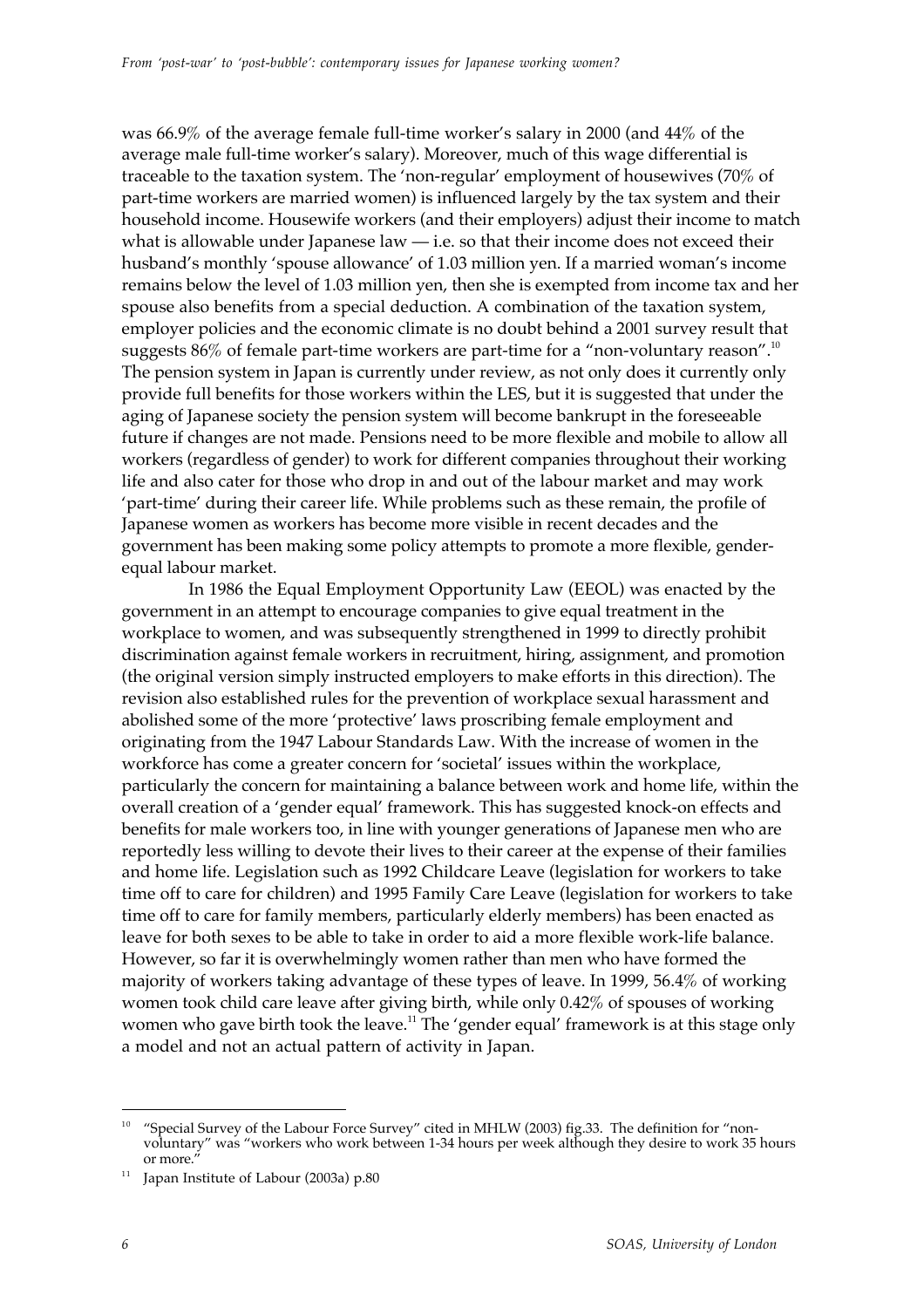The issue of childcare is a prominent and important one affecting the contemporary situation of working women. It is not unique to Japan and is a continuing unresolved issue that has faced older working women ever since industrialisation and the increase in non-agricultural labour separated 'work' and 'home' into two separate domains of activity. Childcare-related activities represented the key obstacle to the full-time employment of women highlighted in the textile industry's strategy of 'test factories' in the 1960s. Fieldwork and interviews with Japanese working women conducted in 2003 revealed that one of the main challenges to women continuing their career was still felt to be the problem of childcare. In a 1996 survey, 76.3% of women cited child-rearing responsibilities as the key factor discouraging or preventing women from working on a continuous basis. The "tradition" of women workers resigning when they married or became pregnant was also cited by 35.0% of women as a discouraging factor, while 27.5% cited a "prevailing mentality" in the workplace that expects that women will resign after a short time or are less capable than men. $^{12}$  On one hand there are good public childcare schemes available in Japan, though commentators call for increased facilities and a more market/user oriented approach. There are also examples of innovative private initiatives with regard to childcare. The largest temporary employment agency Pasona established childcare centres in 1991 in order to assist working mothers desiring and undertaking employment placement through their agencies, and as of January 2003 was operating some ten centres catering for up to fifty children each in the Tokyo area.<sup>13</sup> On the other hand, however, societal expectations that mothers should stay at home and raise children hamper women's ability to continue working after childbirth should they desire to do so. A 2003 research report by the Japan Institute of Labour noted that the "3-year old child myth" (the view that children should be brought up by their mother until they become three years old) is "deeply rooted" in Japanese society and is a "serious barrier to women working".<sup>14</sup> Indeed, such expectations reinforce the notion that women (post-baby) can only be relied upon within the peripheral non-regular system of employment and are not suitable for full-time employment demands of Japanese companies. In 2000, among the 23 OECD member countries Japan ranked 19th on an index for "degree of work ease for women", which was a drop from 16th place in 1990.<sup>15</sup> While the increasing economic role of women is have a gradual (albeit somewhat slow) effect on the structure of the Japanese labour market, particularly in terms of its overall flexibility and ability to make provision for a more diverse workforce, it is certainly true that existing structures and attitudes are still serving to keep working women in a predominantly peripheral and 'non-regular' system of employment. The consequences of not dealing with this are only expected to increase in the future.

## **3. Women, Work & Society in Japan: The Future?**

Japan's population is predicted to peak in 2006 (at 127.41 million) and then begin to decline as birth rates continue to decline (while the elderly population increases). The birth rate has declined during the post-war years from 4.32 in 1947 to 1.33 in 2001.<sup>16</sup> The

<sup>&</sup>lt;sup>12</sup> "Survey of Japanese Lifestyle Preferences", Economic Planning Agency, 1996, cited in Japan Institute of Labour (2003a) p.81

<sup>&</sup>lt;sup>13</sup> Fieldwork Interview, Pasona, 31 January 2003

<sup>&</sup>lt;sup>14</sup> Japan Institute of Labour (2003b) pp.19&21

<sup>15</sup> http://wom-jp.org/e/JWOMEN/work.html

<sup>&</sup>lt;sup>16</sup> Japan Institute of Labour (2003a) p.80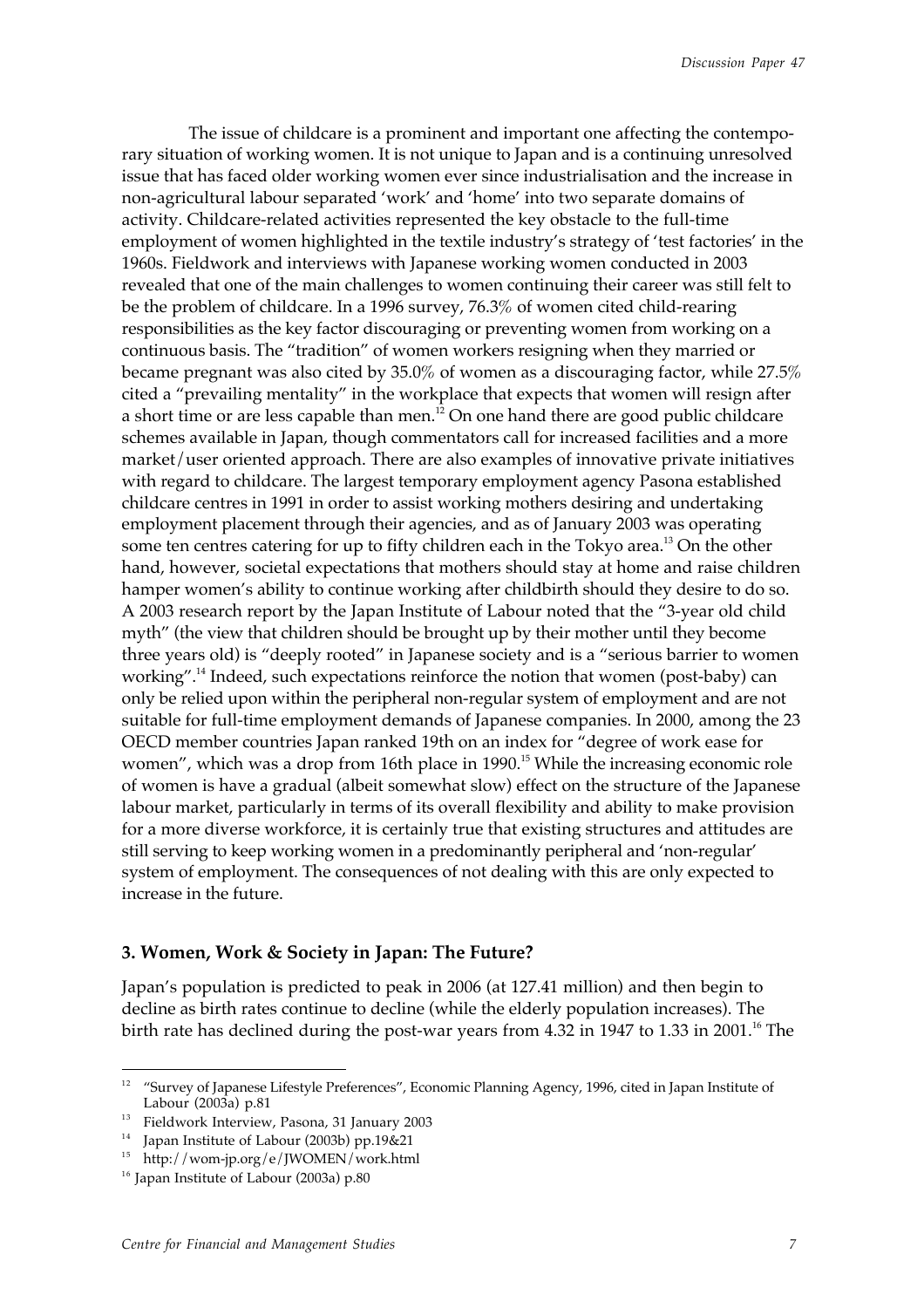working population is already diminishing in both real and proportional terms. Therefore the burden of supporting the younger and older groups of society, which predominantly falls on the 'working' age group, will increase and become a serious socio-economic problem. The middle group that supports the other two groups is declining and expected to be just over a mere half of the population by 2050 (see figure 4). As the population ages, a decrease in the number of young workers and overall labour pool will be observable. In some respects, this decline of young labour has been overlooked in the light of 1990s economic stagnation and higher unemployment rates, but is expected to emerge as a much larger problem in the future.

The fuller use of women workers as a permanent and proactive group within the labour market would help alleviate the future labour burden. As employment practice becomes more and more diverse in nature, new rapidly expanding types of flexible labour will require further attention and protection. Non-regular workers constituted 27.5% of all Japanese workers in 2001, having increased from 14.8% of all workers in 1990.<sup>17</sup> The proportion of all female workers who are non-regular employees reached 45.4% in 2001 (up from 29.6% in 1990) compared with  $10.8\%$  of all male workers in 2001 (up from  $4.8\%$ ) in 1990).<sup>18</sup> The proportion of all Japanese workers who are now classified as 'non-regular' labour is therefore significant, particularly in the case of female labour, and will soon represent one-third of the Japanese labour force. This problem has been recognised and some preliminary initiatives put in place. The 1993 Part-Time Workers' Employment Management Law is designed to improve the treatment and working conditions of temporary and part-time employees and the Manpower Dispatching Business Law (1986) was revised in 1999 in an attempt to further secure working conditions for temporary workers. However, most commentators agree that there is still a long way to go before the rapidly expanding numbers of non-regular workers in the labour force acquire rights and benefits alongside regular workers. They require social security benefits, more specific job descriptions and better training and education opportunities. Existing legislation such as Childcare Leave also needs to be extended to part-time workers. The numbers of nonregular workers are expected to increase rapidly in the future, particularly if currently prohibited medical and blue-collar occupation areas for the placement of temporary dispatched workers is deregulated.<sup>19</sup> Pasona company forecasts suggest that, while the temporary labour dispatching business has grown rapidly since the late 1980s, it is at present tiny compared to, for example, the US industry. The US temporary staffing market stood at 5.5 times larger than the Japanese market, while the gap was 20 times larger in the US in the placement and recruiting market.<sup>20</sup> Overall, it is not clear whether Japanese planners and employers really have a more flexible labour system as a key goal, but rather that a system that allows for more flexibility may simply arise in some format out of the primary goal of deregulation. It is also debateable to what extent the LES is on the way out in Japan. A large proportion of Japanese labour and management still maintain a deep attachment to the long-term employment system and its merits of 'stability'. It therefore has a strong inertia and elements of it may remain intact for some time. The inertia of the LES has prompted many Japanese women in recent years to seek

<sup>&</sup>lt;sup>17</sup> Part-time workers constitute 20.3%, while temporary and casual workers make up  $(1.8\%)$  and dispatched workers (1.1%). Japan Institute of Labour (2003a) p.16

<sup>&</sup>quot;General Survey on Part-time Workers" cited in MHLW (2003) Fig.34

<sup>&</sup>lt;sup>19</sup> At present the 1999 revisions of the Manpower Dispatching Business Law prohibit the dispatch of temporary and specialist workers to the following five sectors: dockyards, construction, security, nursing and other medical fields, and manufacturing.

<sup>&</sup>lt;sup>20</sup> Fieldwork interview, Pasona, 31 January 2003 (figures as of FY. March 2001)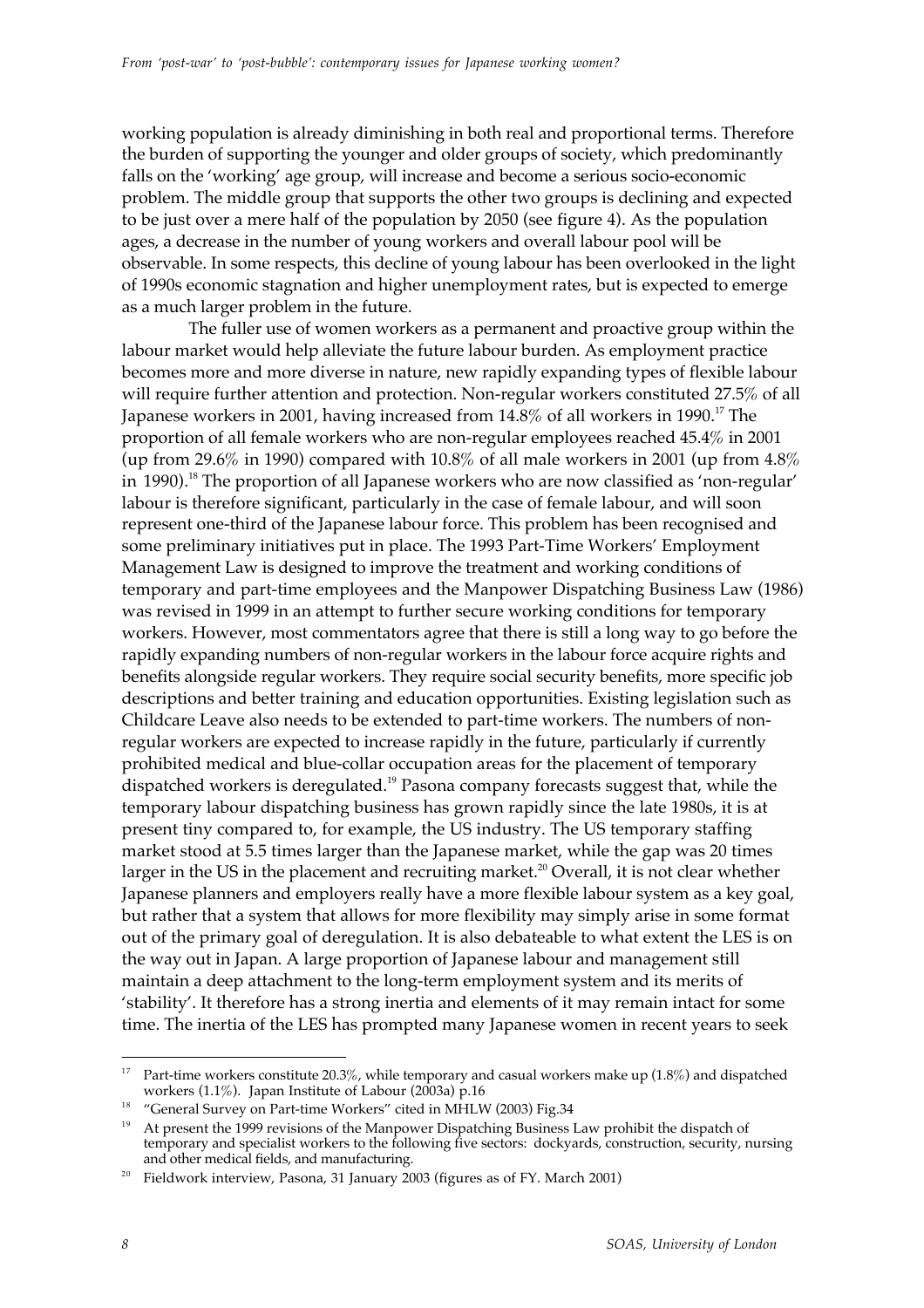out jobs in foreign affiliate companies (*gaishikei*) in Japan.<sup>21</sup> In interviews with female employees of *gaishikei* conducted in January 2003, many women stated that they had deliberately sought job opportunities in foreign affiliates because they felt they had gone as far as they could go or reached some kind of glass ceiling in their previous employment at Japanese companies. However, many (as yet childless) women still expressed their concern as to how easy it would be to combine work and childcare in the future, and one HR manager admitted that his firm as yet did little to follow up and address why good quality Japanese female employees still dropped out of the workforce at a certain point in their career (predominantly in their  $30s$ ).<sup>22</sup>

The economic and productive roles of women in Japanese society are still overshadowed by a concern for their reproductive role, particularly in light of Japan's aging population. Japanese policy makers frequently cite the declining birth rate as the key concern (rather than increased longevity) and are eager to blame women for this demographic trend. In extreme cases this manifests itself in discriminatory comments at the highest level. Recently, one LDP lawmaker commented, at a debate on Japan's declining birth rate, that "at least gang rapists had a healthy appetite for sex", while another politician suggested that "childless women should be denied welfare payments in old age. $\overline{''}^{23}$ 

Japan is not the only OECD country with an aging population and declining birth rate. Canada, Switzerland and Germany all have similar birth rates (below 1.5) to Japan, while both Italy and Spain have lower birth rates and aging population predictions on par with Japan.<sup>24</sup> Nor is Japan alone in having high proportions of part-time workers amongst the female labour force. Japan has higher levels than France, Italy Canada and the USA, but similar levels to Germany, the UK and Australia, and lower levels than the Netherlands, and Switzerland.<sup>25</sup> However, the difference in Japan lies in the way in which part-time and 'non-regular' employment is an 'entrenched' or 'institutionalised' and often non-voluntary system particularly for older married women, compared to a feature that allows for flexibility and choice in other labour markets. Women workers need to be realised as a distinct and mainstay source of labour in the Japanese market. They need to be recognised and equally rewarded for their contribution to the Japanese economy and assessed in any proactive establishment of employment policy and legislation. They need to be identified and classified more by individual experience, skill, ability and independence than by gender, age, marital status and economic dependency on their spouse. The balance between work and home life and between economic and domestic roles requires a shift in perspective away from the currently sex-seggregated arena to one which recognises these are issues of concern for society as a whole. The labour shortage that is looming on Japan's horizon may not materialise if Japanese women joined the labour force in similar numbers as male workers. However, for this to be a realistic and viable possibility for women, employer practices and government policy need to ensure they can provide them with better job prospects, wage levels, childcare options, career prospects and pension schemes.

<sup>21</sup> Kelsky (2001) pp.114-117

<sup>&</sup>lt;sup>22</sup> Fieldwork interviews, various foreign affiliates, Tokyo, January 2003

<sup>&</sup>lt;sup>23</sup> "Japan's gaffe-prone politicians", 4 June 2004,  $\frac{http://news.bbc.co.uk/1/hi/world/asia-1/1/hi/world/asia-1/1/hi/void/0.1/1/hi/void/0.1/1/hi/void/0.1/1/hi/void/0.1/1/hi/void/0.1/1/ili/void/0.1/1/ili/void/0.1/1/ili/void/0.1/1/ili/void/0.1/1/ili/void/0.1/1/ili/void/0.1/1/ili/void/0.1/1/ili/void/0.1/1/ili/void/$ pacific/3058189.stm

 $24$  United Nations (2003)

<sup>25</sup> OECD "Employment Outlook 2002" cited in MHLW (2003) fig.39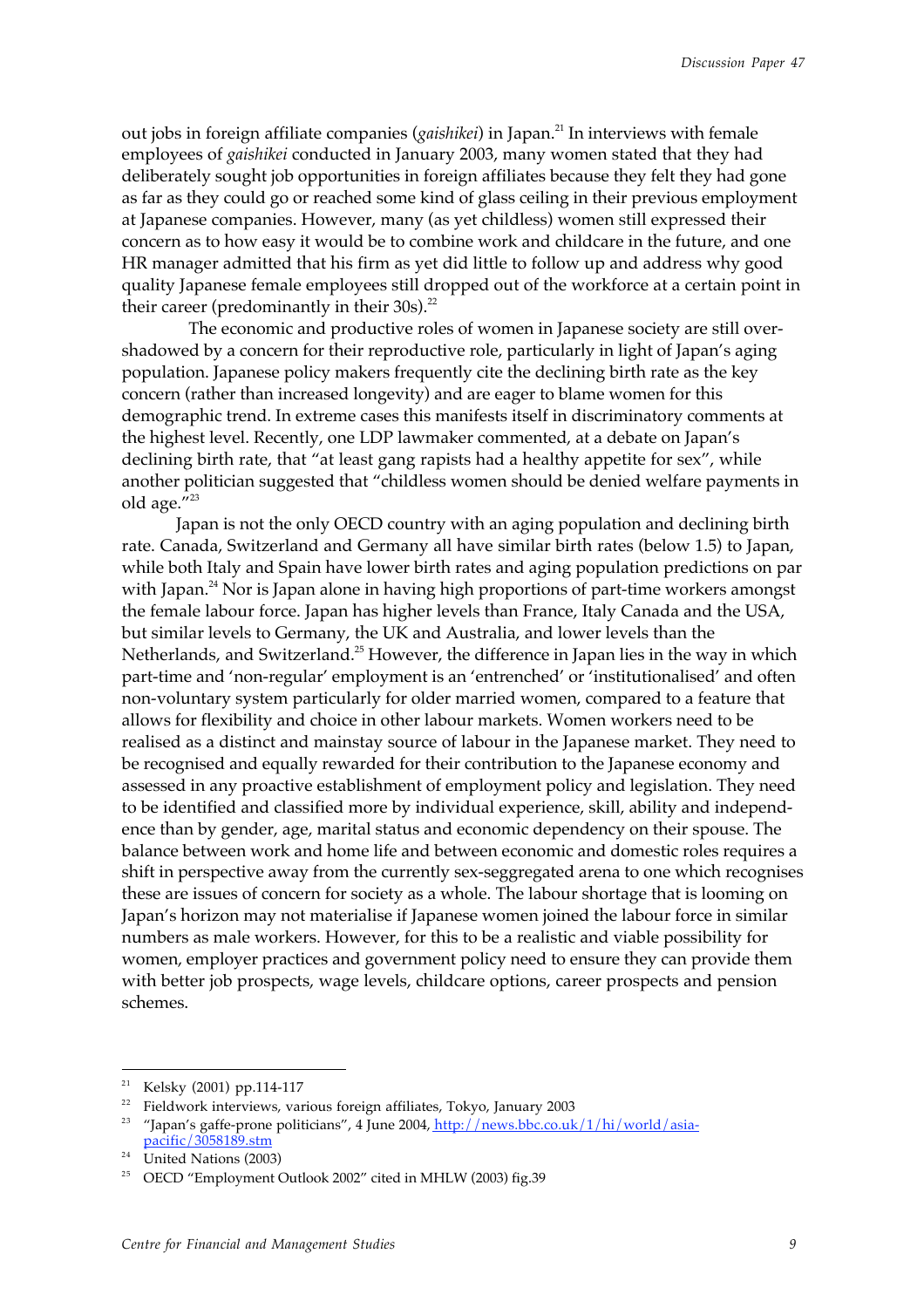## **FIGURES**



**Figure 1: Changes in Female Labour Force Participation Rate**

Source: Ministry of Health, Labour and Welfare, Josei Rodo Hakusho, 2002



**Figure 2: Women in Japanese Labour Force by Marital Status**

Source: Ministry of Health, Labour and Welfare, Josei Rodo Hakusho, 2002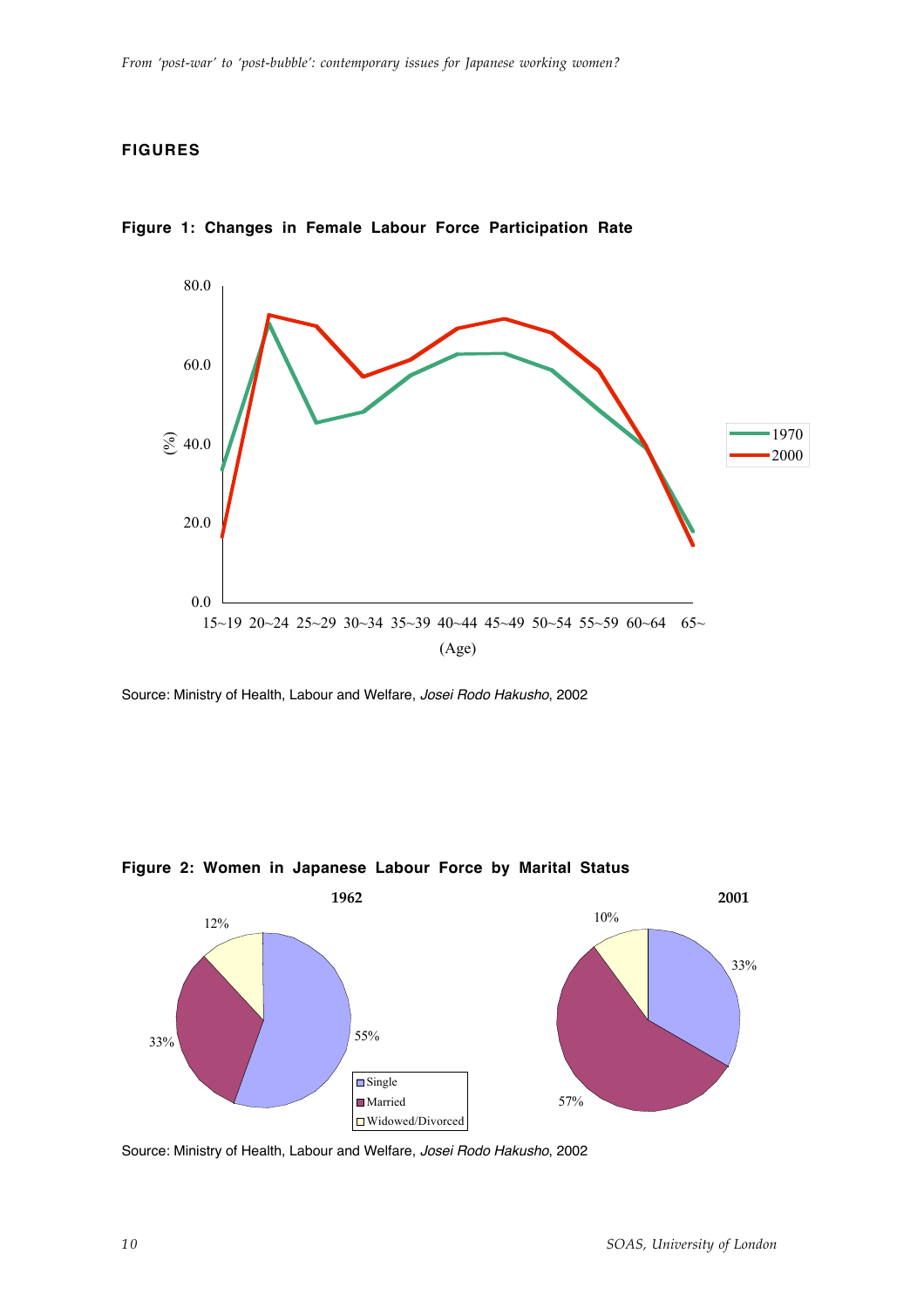**Figure 3: Trend in Numbers of Part-Time Workers and Dispatched Workers, 1985–99.** Note: This is a line graph on two axis — part-time workers are plotted on the left y-axis and are much higher than dispatch workers, which are plotted on the right y-axis



(in 10,000 workers)

Source: Japan Institute of Labour (2003), The Labour Situation in Japan 2002/2003



**Figure 4: Proportion of all Female Employees that are 'Non-regular' Labour**

Source: Japan Institute of Labour (2003), The Labour Situation in Japan 2002/2003 Ministry of Health, Labour and Welfare, Josei Rodo Hakusho, 2002